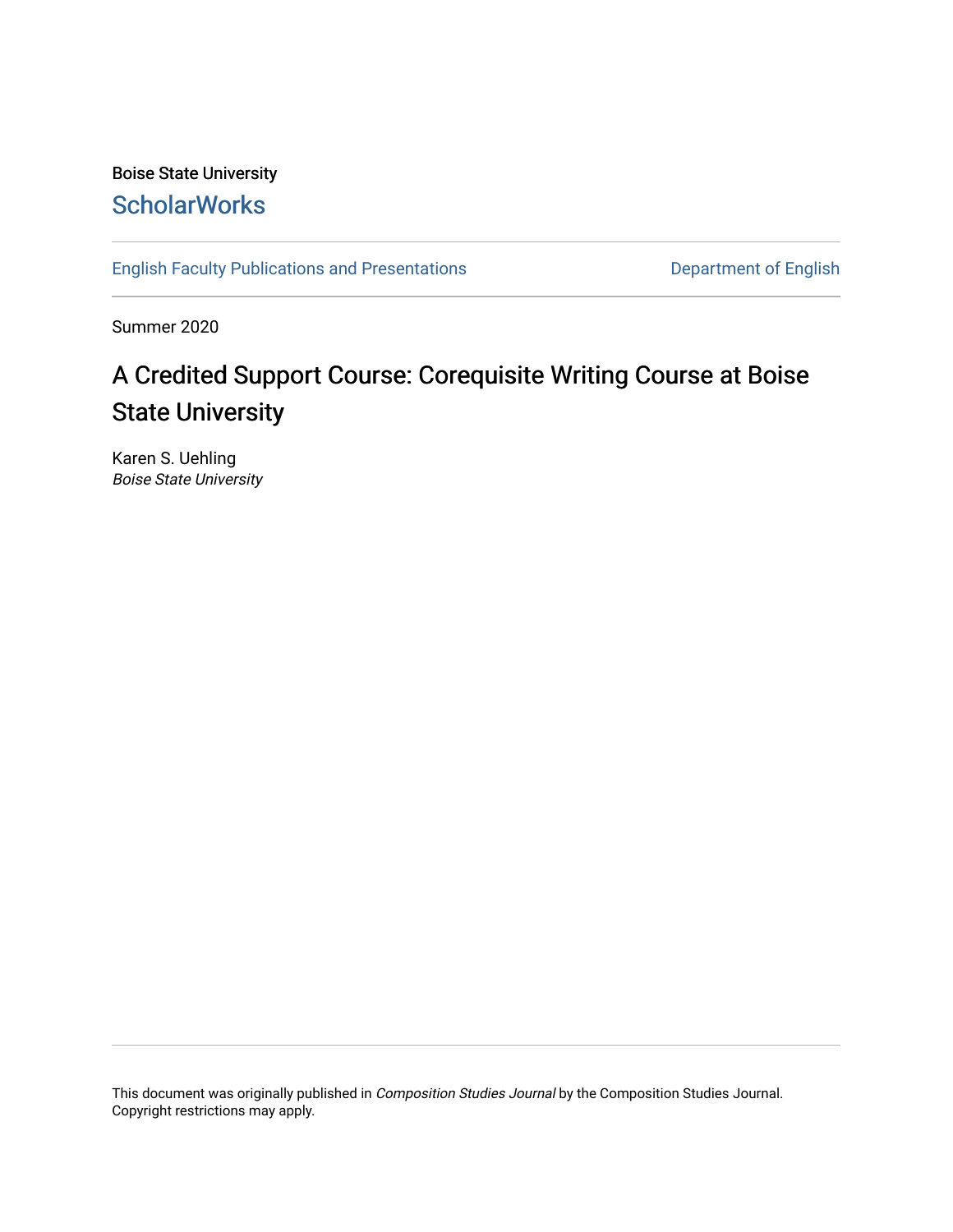## **A Credited Support Course: Corequisite Writing Course at Boise State University**

*Karen S. Uehling*

In 1981, when I began teaching at Boise State University, the institution<br>still filled the community college function, the teaching load was heavy still filled the community college function, the teaching load was heavy (five or even six courses per term), and preparing students for first year writing was the goal of basic writing. I felt immersion in a full, rich writing and reading experience, not primarily grammar review, was essential. I entered Boise State with experience teaching at a small college in western North Carolina where I first encountered Mina Shaughnessy; I admired how she took basic writing seriously. After four years in North Carolina, in 1980-81, I participated in a year-long National Endowment for the Humanities (NEH) seminar titled "Literature and Literacy," led by W. Ross Winterowd of the University of Southern California. During the seminar we read 1970s writing and reading theory, both conceived of as process, and worked to connect writing with reading. We read thinkers like James Britton, Donald Murray, and Peter Elbow on writing; and Louise Rosenblatt, Frank Smith, and Norman Holland on reading; and others who studied and wrote about full texts, response, revision, and writing and reading as mirror image acts. Thus, when I came to Boise State, I was excited to try these ideas.

In my class, I focused on invention, revision, active reading, and editing as a near-final process. I demonstrated these principles using a "fishbowl" strategy with my own writing for the first essay. Students pulled their chairs in a circle (forming the fishbowl), and classroom interns—upper division and graduate students—were respondents. Then students offered their feedback. I handed out my initial freewriting, first draft, and, later, revised drafts based on intern and student response. Later, interns served as "guinea pigs," demonstrating their processes, from invention (lists, questioning techniques, mind maps, and more) through first drafts, response, revision, and editing. Students worked within the same structure, in writing groups assisted by the interns or me. My class also encompassed active, critical reading: we used textbooks that revealed reading-writing connections, students kept response journals, and we often read a whole book, chapter by chapter, in a careful, intentional manner, such as Mike Rose's *Lives on the Boundary* or Victor Villanueva's *Bootstraps.* This class was clearly the equivalent of three credits and should have received academic credit; inability to gain credit would be a continuing issue.

After I had been at Boise State about twenty years (roughly 2000), new challenges to basic writing appeared. These were more political than pedagogical, and I sensed how the larger scene of instruction, especially outside societal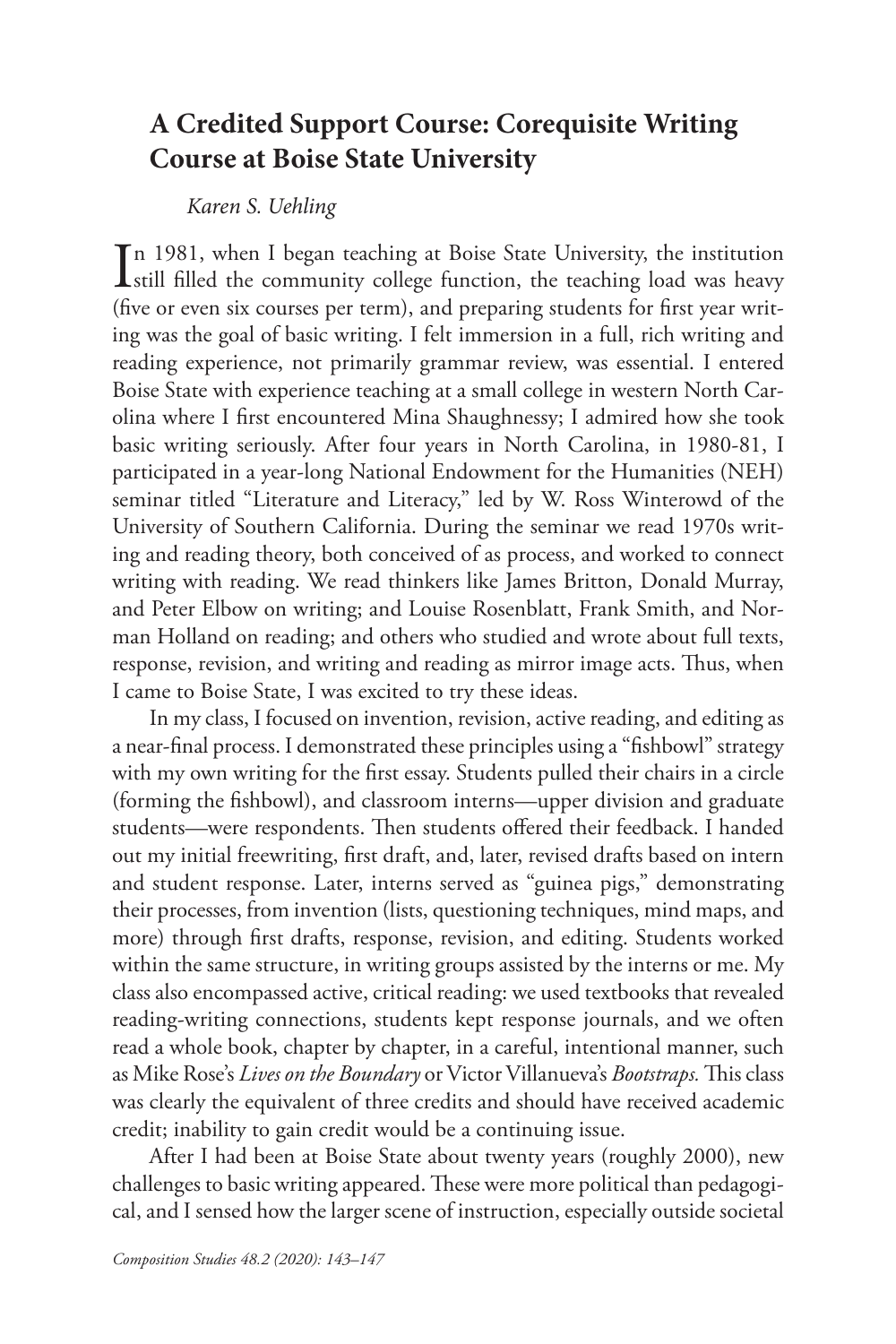forces, affects students, faculty, and what happens in classrooms. Challenges first emerged at The Fourth National Basic Writing Conference, an event marked by vigorous debates about mainstreaming and marginalization. Initially these issues appeared remote from Boise State, but inevitably political issues arose. One was that the Idaho State Board of Education, in a well-meaning effort to simplify transfer between state institutions, appropriated placement. Previously placement had been a faculty decision, but in 2000, the board imposed standardized test scores for placement statewide, essentially doubling the number of instructors needed at Boise State to teach basic writing. In response, I mentored a small group of faculty when they first taught the course. As part of our work together, we developed a statement of guidelines and goals, using a collaborative process. I wrote an essay about this work, later published in the *Journal of Basic Writing*, as part of a thematic cluster of essays on mission statements for basic writing; other contributors were Sallyanne H. Fitzgerald, then of Chabot College, a community college in Hayward, California; and Tom Reynolds and Patty Fillipi, of the University of Minnesota General College. I was proud of our joint efforts contributing to a disciplinary definition of basic writing.

Earlier, in 1996, Greg Glau, of Arizona State University, had developed the "Stretch" program where basic writing became the first of two semesters that stretched English 101 into a two-term credit-bearing sequence. This innovation was the impetus for the Council on Basic Writing (CBW) Innovation Award. Although I was impressed by Glau's work on Stretch, I questioned whether basic writing was preparation for, or direct support of, first year writing. These two goals are similar but not precisely the same. Glau emphasized that Stretch employed the same set of teaching outcomes as first year writing but stretched them over two classes. It seemed to me that basic writing as a field needed its own definition and outcomes, not simply those of first year writing. However, over time our program was transformed into a thriving stretch program under the guidance of Professor Tom Peele; even so, we could not obtain credit for the first semester of that program.

Another significant political reality was increasing reliance on contingent faculty to teach first year writing, including basic writing; these faculty were paid by the course without benefits and often commuted between institutions. As Eliana Osborn said, "faculty working conditions are student learning conditions." The cost of education rose, student loan debt increased, and students needed a career path with reasonable promise of earning power. At about the time of the recession, organizations like Complete College America (CCA)- -which advises state college systems on placement, credit, uniform course structures, guided pathways and academic maps, and related policies--emerged. CCA bases their analysis on attrition rates, gateway course completion rates,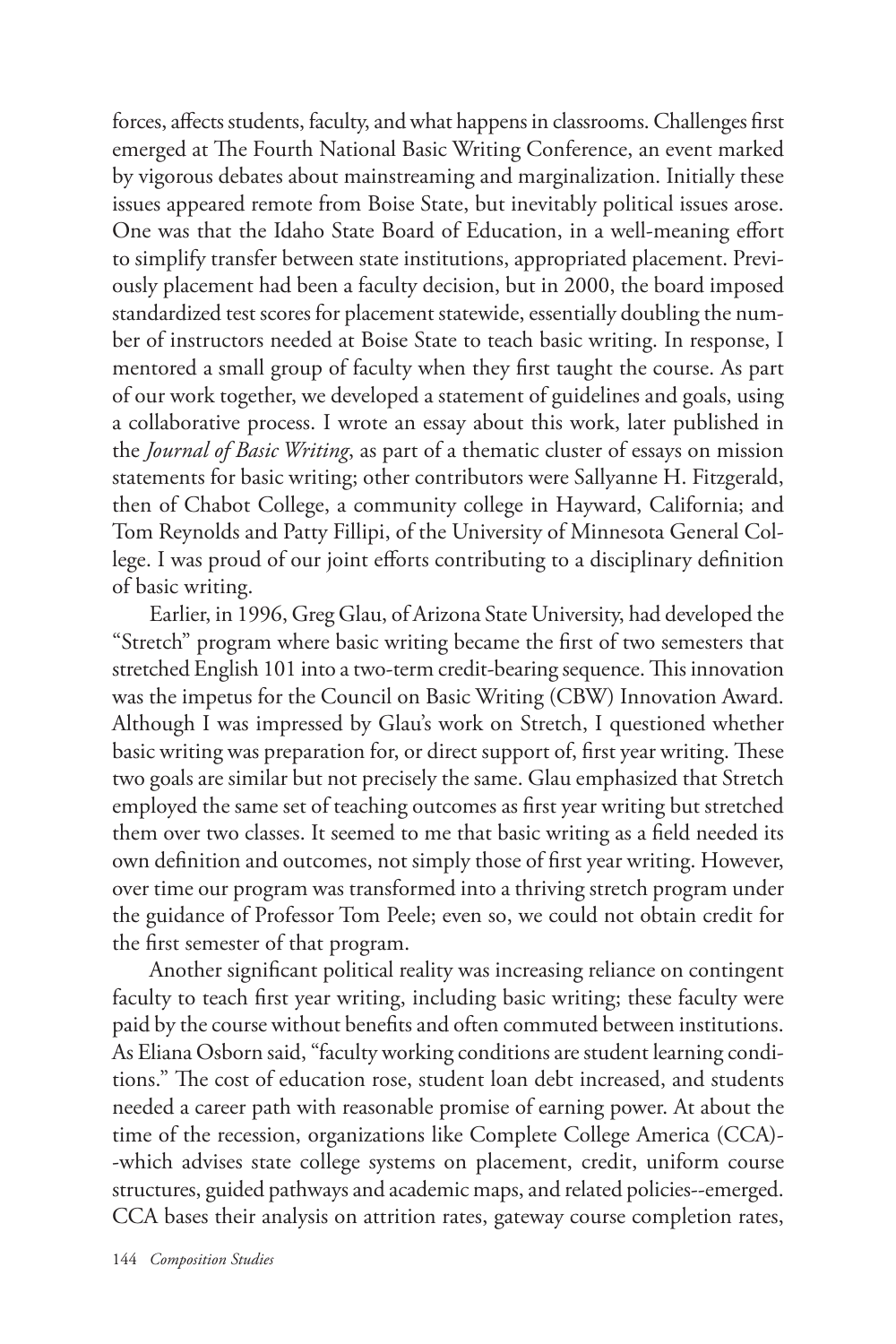time to degree completion, and similar metrics; some have called this perspective "rhetorics of austerity" (Scott and Welch 4).

The Idaho State Board of Education embraced Complete College Idaho (CCI), part of CCA, in 2012 and the board appropriated another pedagogical feature: course delivery format for "remedial" courses. State institutions were to adopt one of three CCI options—the emporium, acceleration, or corequisite models. We felt that the most pedagogically sound approach to writing instruction was the corequisite model known as the Accelerated Learning Program (ALP). Originated by Peter Adams, a past Chair of CBW, ALP was well-researched (Adams et al.), and had received the CBW Innovation Award. Although we were dubious of state board and CCI control over faculty decisions, still, the approach made sense. In April 2016, Adams stated in a WPA-L posting that it would be better if efforts to improve basic writing "… were faculty driven rather than top-down mandates. [...] However, the model known as ALP . . . was developed by . . . faculty at the Community College of Baltimore County" (Adams, "Re: Non-Credit").

Boise State initially piloted the corequisite model in Spring 2013, and in 2013-2014, Boise State and our sister community college, the College of Western Idaho (CWI), engaged in a sustained, grant-funded project to develop the new model. I was a co-leader in this effort with Professor Meagan Newberry of CWI. Instructors from both colleges held monthly meetings, including cross-institutional meetings, visited each other's classes, developed teaching materials, performed teacher research, and created a website. We presented this work at a summer workshop for representatives of Idaho state colleges.

Although the Community College of Baltimore County does not offer credit for their three-hour corequisite course, we were able to argue successfully for a one-hour, graded credit-bearing offering, and CWI also created their corequisite course as credit bearing, for two elective credits. A review of the 2019-2020 catalogues of Idaho's eight state institutions (three universities, a four-year college, and four community colleges) reveals that all offer corequisites for first year writing of some kind that are credit bearing. Now, students at Boise State receive four graded credits for English 101 with the corequisite or three graded credits without the corequisite. The new format means continued focus on some original basic writing goals, such as conferencing with students and clarifying and slowing down to make room for questions. What has been lost, in my view, is time for demonstrations and enactments of writing emerging—and active reading based on slow, focused conversation with a text. In 2015, Boise State received our own CBW Innovation Award for our corequisite model and related efforts, particularly "The Write Class," a multiple measures placement tool (Estrem et al.), now used by most state institutions in Idaho and by some colleges outside Idaho.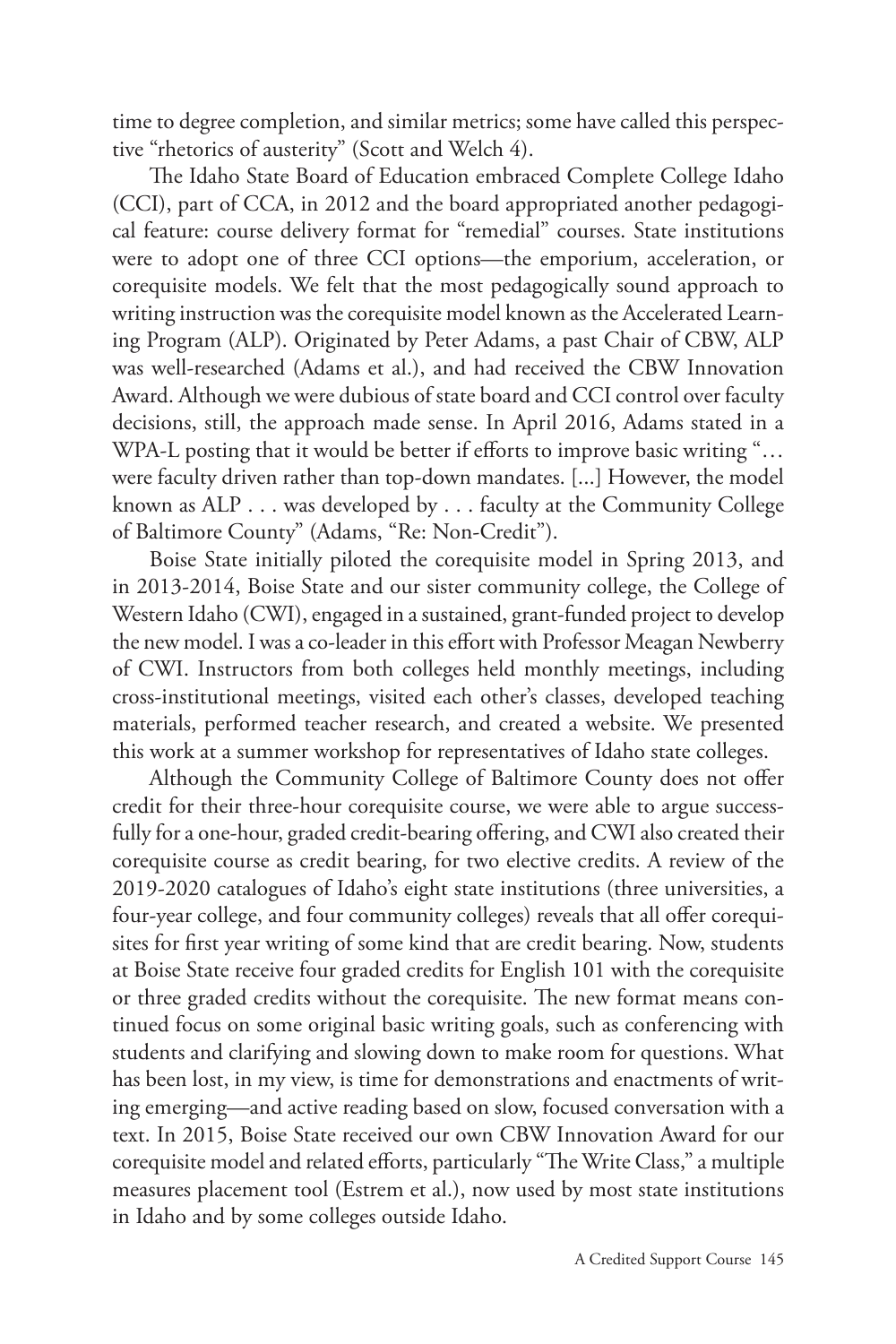In 2019, Boise State Provost Tony Roark praised the institution for substantially improving four- and six-year graduation rates as compared to a decade earlier; he credited this change at least partially to the first year writing corequisite model. I am somewhat skeptical of that analysis because in 2009 Boise State still served the community college function. CWI opened its doors that year and has since grown rapidly. However, the corequisite model was not instituted at Boise State until 2013. And there is evidence that since 2012, success rates in English 101 and 102 have increased by 5% and 6% respectively (Estrem, "TWC" 5). I am glad that current students appear to be succeeding. As Shaughnessy observed, it is "probably wise to assume that a few years of steady reading, writing, talking, and listening in an academic setting are certain to increase … intellectual tenacity and spanning power … (273). We do not expect students to master the complexity of rich, engaged reading and writing in one semester; those abilities develop over years. All of the conversation, reading, writing and thinking required by a major field of study and possibly a minor, and by other courses as well, compel students to engage with texts and perhaps redefine themselves as thinkers and writers.

## **Works Cited**

- *Accelerated Learning Program.* The Community College of Baltimore County, [alp](http://alp-deved.org/)[deved.org/](http://alp-deved.org/). Accessed 1 June 2020.
- Adams, Peter. "Re: Non-Credit Basic Writing Classes." *The WPA Listserv.* 1 Apr. 2016. [lists.asu.edu/cgi-bin/wa?A2=WPA-L;865211ed.1604&S.](https://lists.asu.edu/cgi-bin/wa?A2=WPA-L;865211ed.1604&S) Accessed 1 June 2020.
- Adams, Peter, et al. "The Accelerated Learning Program: Throwing Open the Gates." *Journal of Basic Writing,* vol. 28, no. 2, 2009, pp. 50-69.
- *Complete College America.* [completecollege.org/](https://completecollege.org/). Accessed 1 June 2020.
- "Complete College Idaho Plan." *Idaho State Board of Education.* Idaho State Board of Education, [boardofed.idaho.gov/cci.asp.](https://boardofed.idaho.gov/cci.asp) Accessed 1 June 2020.
- Estrem, Heidi. "TWC and ENGL 101P" Internal Report. *First-Year Writing Program.* Boise State University, 2014.
- Estrem, Heidi, et al. "Reclaiming Writing Placement." *Journal of the Council of Writing Program Administrators,* vol. 42, no. 1, 2018, pp. 56-71.
- Fitzgerald, Sallyanne H. "Serving Basic Writers: One Community College's Mission Statements." *Journal of Basic Writing,* vol. 22, no.1, 2003, pp. 5-12.
- Glau, Greg. "The 'Stretch Program': Arizona State University's New Model of University-level Basic Writing Instruction." *WPA: Writing Program Administration*, vol. 20, no. 1, 1996, pp. 79-91, [associationdatabase.co/archives/20n1-2/20n1-2glau.](http://associationdatabase.co/archives/20n1-2/20n1-2glau.pdf) [pdf](http://associationdatabase.co/archives/20n1-2/20n1-2glau.pdf). Accessed 13 July 2020.
- Osborn, Eliana. "Faculty Working Conditions Are Student Learning Conditions," *On Hiring*. *The Chronicle of Higher Education*, 30 Jan. 2012, [http://www.chron](http://www.chronicle.com/blogs/onhiring/faculty-working-conditions-are-student-learning-conditions/30256)[icle.com/blogs/onhiring/faculty-working-conditions-are-student-learning-condi](http://www.chronicle.com/blogs/onhiring/faculty-working-conditions-are-student-learning-conditions/30256)[tions/30256.](http://www.chronicle.com/blogs/onhiring/faculty-working-conditions-are-student-learning-conditions/30256) Accessed 1 June 2020.